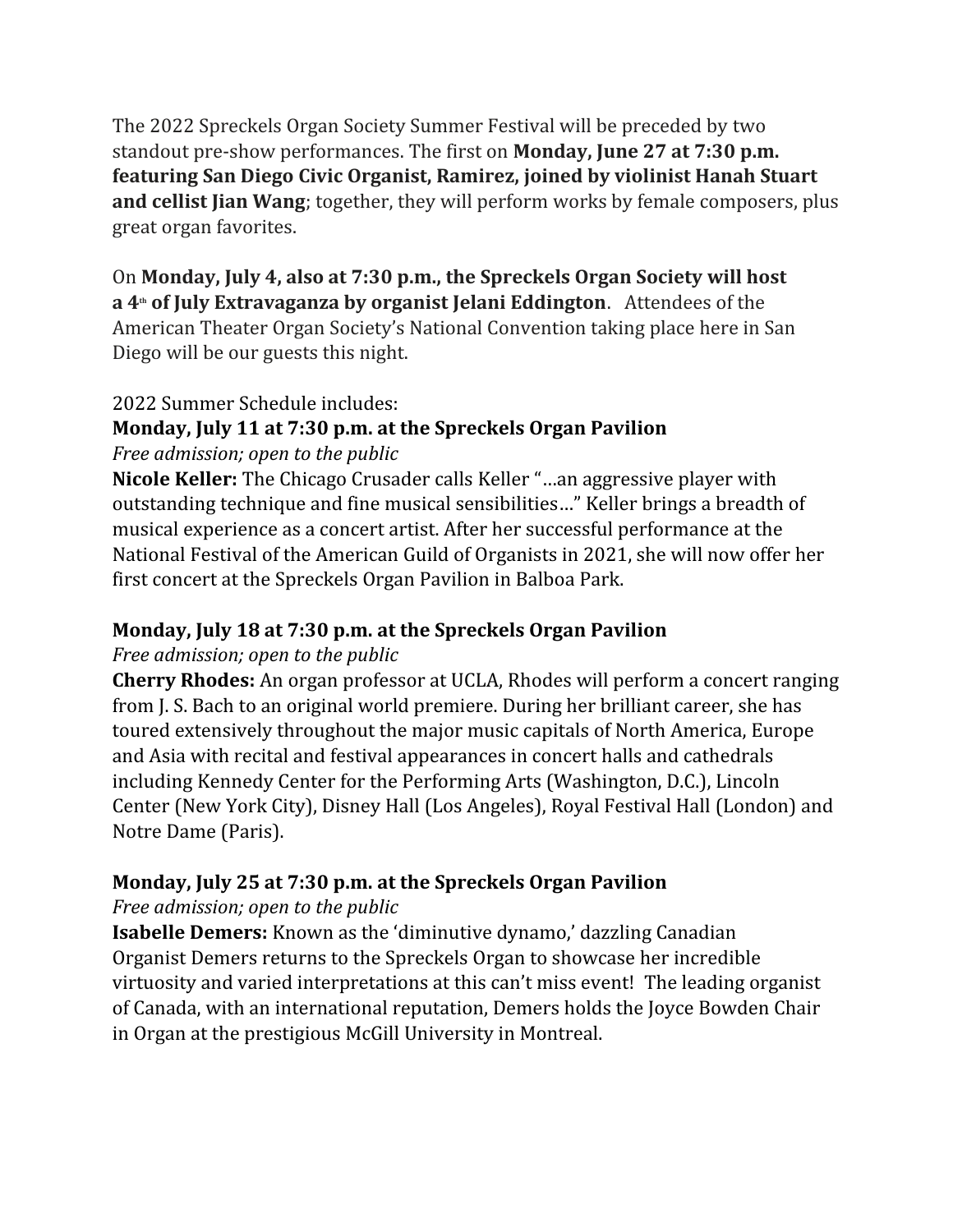### **Monday, Aug. 1 at 7:30 p.m. at the Spreckels Organ Pavilion**

*Free admission; open to the public*

**Chelsea Chen,** an internationally renowned young American organist, and composer, returns to her hometown Spreckels Organ for what might just be a night of "rare musicality" and "lovely lyrical grandeur" (LA Times). Expect a unique mix of traditional organ repertoire along with piano/orchestral transcriptions and contemporary music.

## **Monday, Aug. 8 at 7:30 p.m. at the Spreckels Organ Pavilion**

## *Free admission; open to the public*

**Caroline Robinson:** Hailing from St. Philip in Atlanta, Robinson has been featured as a solo recitalist in many venues across the United States. Her playing has been broadcast on American Public Media's "Pipedreams LIVE," and Philadelphia-based public radio station 90.1 WRTI's Wanamaker Organ Hour. She is a prize winner at several distinguished organ competitions like Dublin International (2014) and the Albert Schweitzer (2010).

## **Monday, Aug. 15 at 7:30 p.m. at the Spreckels Organ Pavilion**

### *Free admission; open to the public*

**Amanda Mole:** Credited as a rising star, Mole is quickly earning a reputation as one of the leading concert organists of her generation. Her performances have been described as "elegant, lucid" (The American Organist), and having an excellent balance of technical accuracy, rhythm, and structure" (The Diapason).

## **Monday, Aug. 22 at 7:30 p.m. at the Spreckels Organ Pavilion**

## *Free admission; open to the public*

**Piano & Organ Duo Mus-Art:** Spanish piano virtuoso from Barcelona with several competition prizes, pianist **Maria Teresa Sierra** will join San Diego Civic Organist **Raúl Prieto Ramirez** for a concert widely demanded. The piano and organ duo will join forces presenting widely popular pieces like Gershwin's Rhapsody in Blue and Beethoven's piano Concerto No.5 "The Emperor". The concert features a display of virtuosity combining the power of the Spreckels Organ and the delicacy of a concert piano, provided by Steinway Piano Gallery of San Diego.